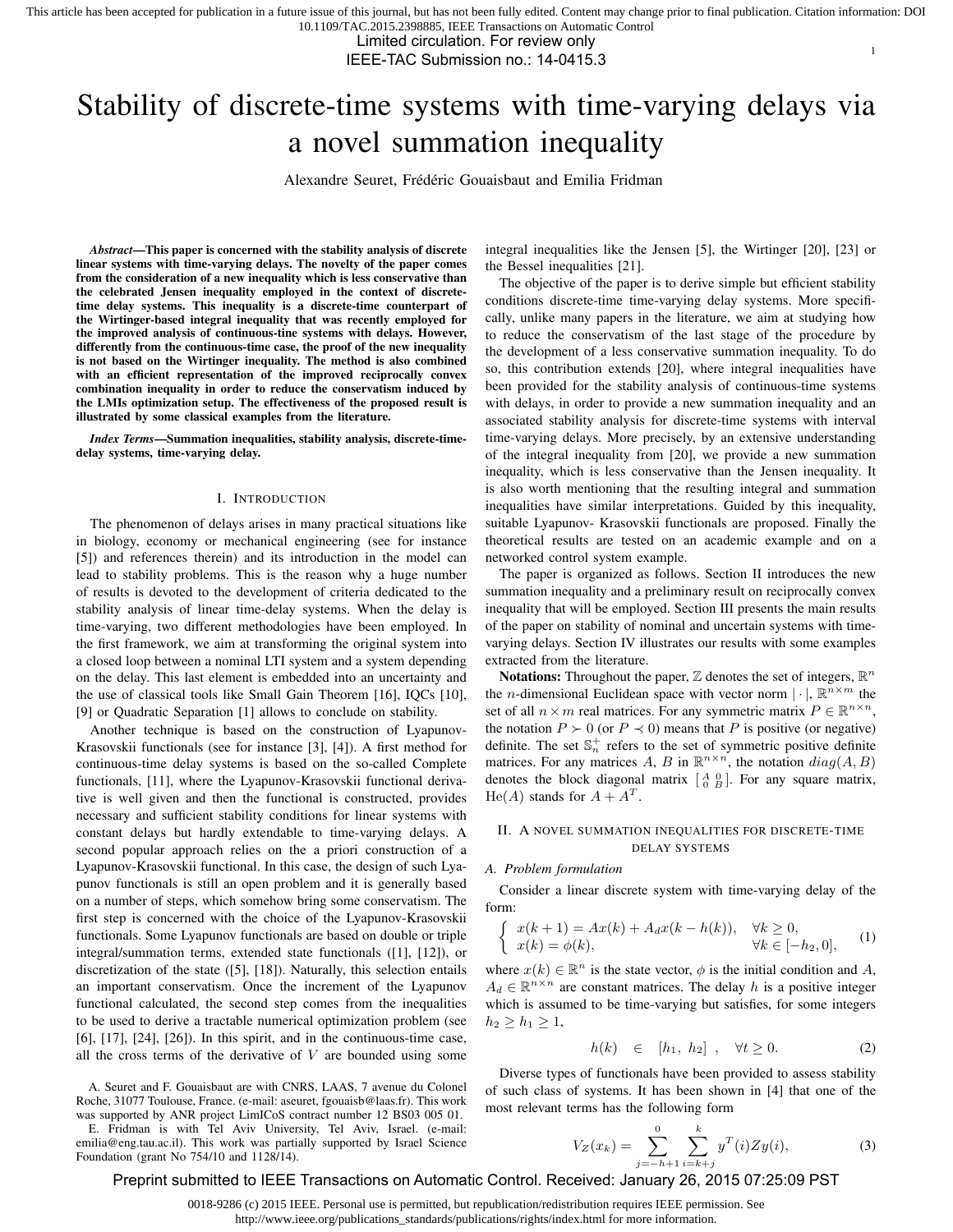Limited circulation. For review only

IEEE-TAC Submission no.: 14-0415.3

where  $h$  is a positive integer,  $Z$  is a positive definite matrix,  $k$  is an integer representing the time variable,  $x_k$  is the sequence of the state defined by  $x_k(i) = x(k - i)$ , for all  $i = -h, -h + 1, \ldots, 0$ and where  $y(i) = x(i) - x(i-1)$ , for all integer i. Computing the forward difference leads to

$$
\Delta V_Z(x_k) := V_Z(x_{k+1}) - V_Z(x_k) \n= hy^T(k+1)Zy(k+1) - \sum_{i=k-h+1}^k y^T(i)Zy(i).
$$
\n(4)

The main problem related to the equation (4) arises when including this negative term in order to derive LMI conditions. Thus, the trick is to apply the Jensen inequality, which unavoidably introduces some conservatism. In this paper, we aim at presenting a new summation inequality, which encompasses the Jensen inequality, to derive less conservative stability conditions for discrete linear systems with time-varying delays. To this aim, we take advantage of the integral inequality provided in [20] to derive a new summation inequality.

#### *B. A new summation inequality*

In this section, a novel summation is provided following the idea of [20] where a new integral inequality has been developed thanks to an extensive use of one version of the Wirtinger inequalities. This lemma is recalled here.

*Lemma 1:* [20] For a given symmetric positive definite matrix  $R \in$ S<sup>+</sup><sub>n</sub>, any differentiable function x in  $[-h, 0]$  →  $\mathbb{R}^n$ , the following inequality holds:

$$
\int_{-h}^{0} \dot{x}^{T}(\theta) R \dot{x}(\theta) d\theta \geq \frac{1}{h} \left[ \begin{array}{c} \Omega_{0} \\ \Omega_{1} \end{array} \right]^{T} \left[ \begin{array}{cc} R & 0 \\ 0 & 3R \end{array} \right] \left[ \begin{array}{c} \Omega_{0} \\ \Omega_{1} \end{array} \right], \quad (5)
$$

where

$$
\begin{array}{rcl}\n\Omega_0 & = & x(0) - x(-h), \\
\Omega_1 & = & x(0) + x(-h) - \frac{2}{h} \int_{-h}^0 x(\theta) d\theta.\n\end{array}
$$

The adaptation of this integral inequality into the discrete-time framework does not seem to be an easy task. Therefore, we present an alternative and simpler proof, which helps us deriving a novel summation inequality. We will also show that this summation inequality encompasses the Jensen inequality. The new proof of Lemma 1 is detailed in the following.

*Proof* : For any differentiable function x in  $[-h, 0] \rightarrow \mathbb{R}^n$ , consider the function  $z$  given by

$$
z(\theta) = \dot{x}(\theta) - \frac{1}{h}\Omega_0 - 3\frac{(h+2\theta)}{h^2}\Omega_1, \quad \forall \theta \in [-h, 0].
$$

Reinjecting the definition of z in  $\int_{-h}^{0} z^T(\theta) R z(\theta) d\theta$  and developing the integral yields

$$
\int_{-h}^{0} z^{T}(\theta) R z(\theta) d\theta = \int_{-h}^{0} \dot{x}^{T}(\theta) R \dot{x}(\theta) d\theta \n+ \frac{1}{h^{2}} \int_{-h}^{0} 1 d\theta \Omega_{0}^{T} R \Omega_{0} \n+ \frac{9}{h^{4}} \int_{-h}^{0} (h + 2\theta)^{2} d\theta \Omega_{1}^{T} R \Omega_{1} \n- \frac{2}{h} \int_{-h}^{0} \dot{x}^{T}(\theta) d\theta R \Omega_{0} \n- \frac{6}{h^{2}} \int_{-h}^{0} (h + 2\theta) \dot{x}^{T}(\theta) d\theta R \Omega_{1} \n- \frac{6}{h^{3}} \int_{-h}^{0} (h + 2\theta) d\theta \Omega_{0}^{T} R \Omega_{1}.
$$
\n(6)

Basic integral calculus and an integration by parts ensure that

$$
\int_{-h}^{0} 1 \, d\theta = h,
$$
\n
$$
\int_{-h}^{0} (h + 2\theta) \, d\theta = 0,
$$
\n
$$
\int_{-h}^{0} (h + 2\theta)^2 \, d\theta = \frac{1}{3} h^3,
$$
\n(7)\n
$$
\int_{-h}^{0} \dot{x}(\theta) \, d\theta = \Omega_0,
$$
\n
$$
\int_{-h}^{0} (h + 2\theta) \dot{x}^T(\theta) \, d\theta = 2h\Omega_1.
$$

It thus follows that

$$
\int_{-h}^{0} z^{T}(\theta) R z(\theta) d\theta = \int_{-h}^{0} \dot{x}^{T}(\theta) R \dot{x}(\theta) d\theta \n- \frac{1}{h} \left( \Omega_{0}^{T} R \Omega_{0} + 3 \Omega_{1}^{T} R \Omega_{1} \right).
$$
\n(8)

 $\overline{2}$ 

Since  $R \succ 0$ , the left hand side of (8) is positive definite, which concludes the proof.

The proof of Lemma 1 relies on the construction of the function z, the vectors  $\Omega_0$  and  $\Omega_1$  and the two polynomials  $1,(h+2\theta)$ . In order to understand this construction,  $z$  can be interpreted as the approximation error function of the continuous function  $\dot{x}$  by a first order polynomial function in  $\theta$ . This approximation is evaluated through the norm associated with the inner product  $\int_{-h}^{0} \phi(\theta) \psi(\theta) d\theta$ , for any continuous functions  $\phi$ ,  $\psi$ . In light of the consideration of the inner product, the three first equations in (7) can be interpreted as the orthogonality of the polynomials 1 and  $(h+2\theta)$  and the evaluation of their norms. Finally, the two last equations of (7) show that  $\Omega_0$  and  $2h\Omega_1$  are the projections of the vector  $\dot{x}$  onto these two polynomials.

It follows from this discussion, that inequality (5) is already optimized in the sense of that specific inner product. Moreover it also shows that, if the function  $\dot{x}$  is a polynomial of degree 1, then the inequality becomes an equality. More details on the construction of generalized functions z are fully described in [21], [22].

Hence the idea is to translate the construction of the function  $z$ , the construction of the two vectors and of two polynomials but in the discrete-time framework. This summarizes the contribution of the following lemma.

*Lemma 2:* For a given symmetric positive definite matrix  $Z \in \mathbb{S}_n^+$ , any sequence of discrete-time variable x in  $[-h, 0] \cap \mathbb{Z} \to \mathbb{R}^n$ , where  $h \geq 1$ , the following inequality holds:

$$
\sum_{i=-h+1}^{0} y^T(i) Z y(i) \ge \frac{1}{h} \begin{bmatrix} \Theta_0 \\ \Theta_1 \end{bmatrix}^T \begin{bmatrix} Z & 0 \\ 0 & 3 \left( \frac{h+1}{h-1} \right) Z \end{bmatrix} \begin{bmatrix} \Theta_0 \\ \Theta_1 \end{bmatrix},
$$
(9)

where  $y(i) = x(i) - x(i-1)$  and

$$
\Theta_0 = x(0) - x(-h),
$$
  
\n
$$
\Theta_1 = x(0) + x(-h) - \frac{2}{h+1} \sum_{i=-h}^{0} x(i).
$$

*Proof :* The proof is split into two cases. If  $h = 1$ , it is easy to see that  $\Theta_1 = 0$  so that equation (9) holds. Assume now that  $h > 1$ . For any sequence x in  $[-h, 0] \cap \mathbb{Z} \to \mathbb{R}^n$ , define the signal z given,

$$
z(i) = y(i) - \frac{1}{h}\Theta_0 - 3\frac{(h-1+2i)}{h(h-1)}\Theta_1, \quad i = -h+1, \dots, 1, 0,
$$

where  $\Theta_0$  and  $\Theta_1$  are defined in the statements of the lemma. The new vector z has been built following the ideas given in the proof of Lemma 1. Developing  $\sum_{i=-h+1}^{0} z^{T}(i)Zz(i)$  using the definition of z, we get

$$
\sum_{i=-h+1}^{0} z^{T}(i)Zz(i) = \sum_{i=-h+1}^{0} y^{T}(i)Zy(i)
$$
  
+ 
$$
\frac{1}{h^{2}} \left(\sum_{i=-h+1}^{0} 1\right) \Theta_{0}^{T} Z \Theta_{0}
$$
  
+ 
$$
\frac{9}{h^{2}(h-1)^{2}} \left(\sum_{i=-h+1}^{0} (h-1+2i)^{2}\right) \Theta_{1}^{T} Z \Theta_{1}
$$
  
- 
$$
\frac{2}{h} \Theta_{0}^{T} Z \left(\sum_{i=-h+1}^{0} y(i)\right)
$$
  
- 
$$
\frac{6}{h(h-1)} \Theta_{1}^{T} Z \left(\sum_{i=-h+1}^{0} (h-1+2i)y(i)\right)
$$
  
+ 
$$
\frac{6}{h^{2}(h-1)} \left(\sum_{i=-h+1}^{0} (h-1+2i)\right) \Theta_{0}^{T} Z \Theta_{1}.
$$
 (10)

Preprint submitted to IEEE Transactions on Automatic Control. Received: January 26, 2015 07:25:09 PST

0018-9286 (c) 2015 IEEE. Personal use is permitted, but republication/redistribution requires IEEE permission. See http://www.ieee.org/publications\_standards/publications/rights/index.html for more information.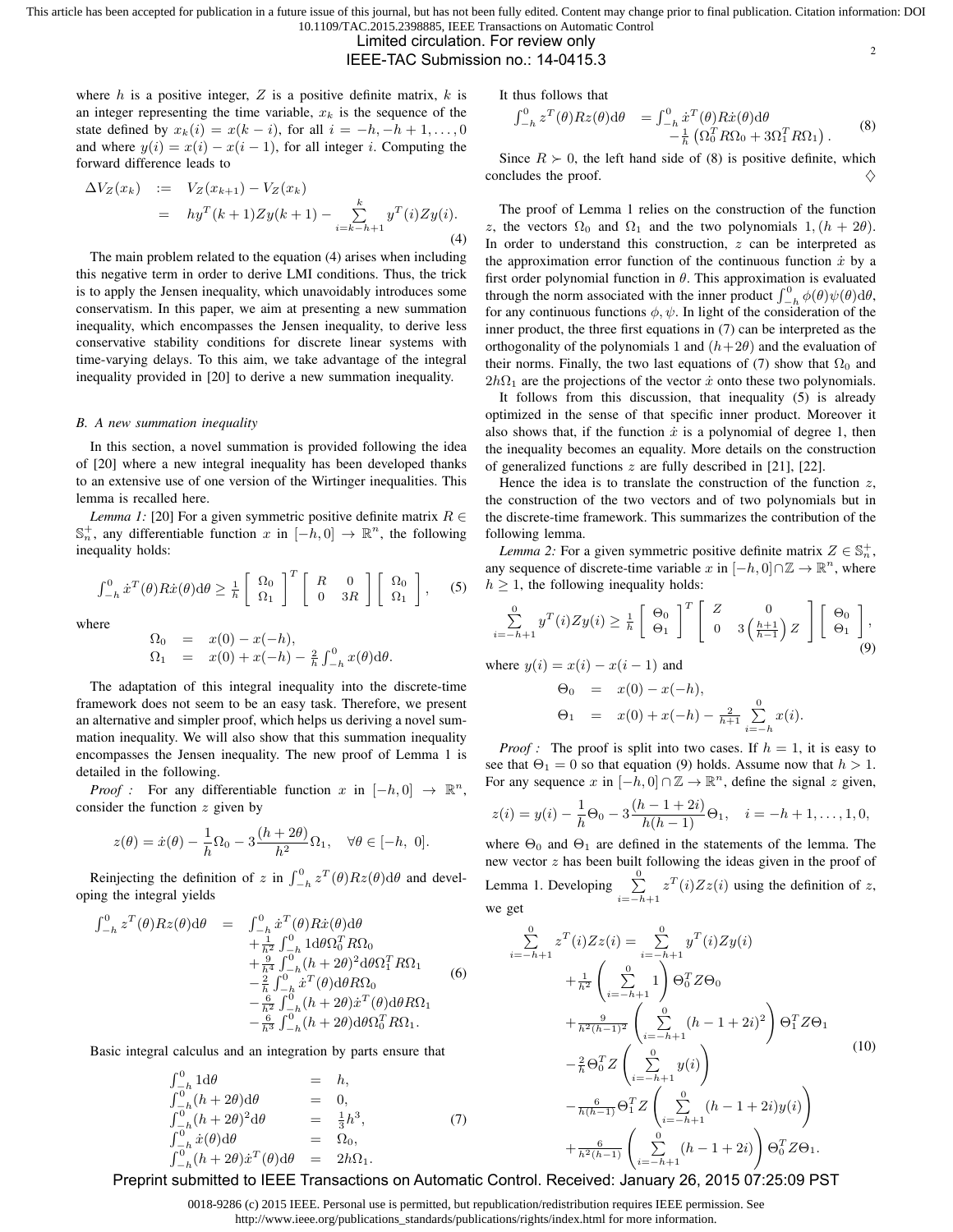# Limited circulation. For review only

IEEE-TAC Submission no.: 14-0415.3

Then some elementary calculus ensure that

$$
\sum_{i=-h+1}^{0} 1 = h,
$$
\n
$$
\sum_{i=-h+1}^{0} (h-1+2i) = 0,
$$
\n
$$
\sum_{i=-h+1}^{0} (h-1+2i)^{2} = \frac{h(h^{2}-1)}{3},
$$
\n
$$
\sum_{i=-h+1}^{0} y(i) = \Theta_{0},
$$
\n
$$
\sum_{i=-h+1}^{0} (h-1+2i)y(i) = (h+1)\Theta_{1}.
$$

Re-injecting them into (10) yields

$$
\sum_{i=-h+1}^{0} z^{T}(i) Z z(i) = \sum_{i=-h+1}^{0} y^{T}(i) Z y(i) \n- \frac{1}{h} \left( \Theta_{0}^{T} Z \Theta_{0} - 3 \left( \frac{h+1}{h-1} \right) \Theta_{1}^{T} Z \Theta_{1} \right).
$$
\n(11)

The proof is concluded by noting that the left-hand side of the previous equality is positive definite.  $\diamondsuit$ 

The proofs of the lemmas for continuous and discrete-time are based on the same idea and the two inequalities are closely related. The only difference relies on the term  $\frac{h+1}{h-1} \geq 1$ , which is consistent with the selection  $\Theta_1 = 0$  when  $h = 1$ . Moreover, the previous proof shows that this inequality becomes an equality if  $h = 2$ .

In some application with time-varying delays, the factor  $\frac{h+1}{h-1}$  might be difficult to handle. Thus the following corollary is provided in order to make disappear this factor from the inequality.

*Corollary 3:* For a given symmetric positive definite matrix  $Z \in$ S<sup>+</sup><sub>n</sub>, any sequence of discrete-time variable x in [−h, 0] ∩  $\mathbb{Z} \to \mathbb{R}^n$ , where  $h \geq 1$ , the following inequality holds:

$$
\sum_{i=-h+1}^{0} y^T(i) Z y(i) \ge \frac{1}{h} \begin{bmatrix} \Theta_0 \\ \Theta_1 \end{bmatrix}^T \begin{bmatrix} Z & 0 \\ 0 & 3Z \end{bmatrix} \begin{bmatrix} \Theta_0 \\ \Theta_1 \end{bmatrix}, \quad (12)
$$

where  $y(i)$ ,  $\Theta_0$ , and  $\Theta_1$  are defined in Lemma 2.

*Proof :* For any  $h > 1$ , the inequality  $\frac{h+1}{h-1} \geq 1$  holds. Reinjecting this inequality into equation (9) leads to the result. This equation still holds when  $h = 1$  because  $\Theta_1 = 0$ . Consequenlty, the previous equality holds for all  $h \geq 1$ .

*Remark 1:* The inequality provided in Corollary 3 (and also in Lemma 2) implies

$$
\sum_{i=-h+1}^{0} y^T(i) Z y(i) \geq \frac{1}{h} \Theta_0^T Z \Theta_0,
$$

which is exactly the Jensen summation inequality. Therefore, Corollary 3 (and also in Lemma 2) is less conservative than the celebrated Jensen inequality since a positive quantity is added in the right-hand side of the inequalities.

*Remark 2:* The right-hand sides of the inequalities provided in Lemma 1 for continuous-time and Corollary 3 for discrete-time are exactly of the same form. In both cases, the vectors  $\Omega_0$  and  $\Theta_0$ represent the average evolution of the variable  $x$  over the delay interval while  $\Omega_1$  and  $\Theta_1$  are proportional to the difference between the mean value of  $x$  and its average over the delay interval.

#### *C. Reformulated reciprocally convex combination inequality*

In order to derive efficient stability conditions, the previous results will be combined with the convex inequality from [17] which is recalled and reformulated in the following lemma.

*Lemma 4:* [17] Let  $n, m$  be two positive integers, and two matrices  $R_1$  in  $\mathbb{S}_n^+$  and  $R_2$  in  $\mathbb{S}_m^+$ . The improved reciprocally convex combination guarantees that, if there exists a matrix X in  $\mathbb{R}^{n \times m}$ such that  $\begin{bmatrix} R_1^T & X \\ X^T & R_2 \end{bmatrix} \succeq 0$ , then the following inequality holds for any scalar  $\alpha$  in the interval  $(0, 1)$ 

$$
\begin{bmatrix} \frac{1}{\alpha}R_1 & 0\\ 0 & \frac{1}{1-\alpha}R_2 \end{bmatrix} \succeq \begin{bmatrix} R_1 & X\\ X & R_2 \end{bmatrix}.
$$
 (13)

3

*Proof :* By Schur complement,  $\begin{bmatrix} R_1 & X \\ X^T & R_2 \end{bmatrix} \geq 0$  is equivalent to  $R_1 - X R_2^{-1} X^T \succ 0$ . Multiplying by the positive scalar  $\frac{1-\alpha}{\alpha}$  and re-employing Schur complement, we obtain:

$$
0 \preceq \left[ \begin{array}{cc} \frac{1-\alpha}{\alpha} R_1 & -X \\ -X & \frac{\alpha}{1-\alpha} R_2 \end{array} \right] = \left[ \begin{array}{cc} \frac{1}{\alpha} R_1 & 0 \\ 0 & \frac{1}{\alpha-1} R_2 \end{array} \right] - \left[ \begin{array}{cc} R_1 & X \\ X & R_2 \end{array} \right],
$$
  
which is equivalent to (13).

In the remainder of the paper, stability conditions for discrete-time systems with a time-varying delay are derived based on the previous summation inequality lemma.

# III. STABILITY OF DISCRETE-TIME SYSTEMS WITH TIME-VARYING DELAYS

#### *A. Stability result*

Based on the summation inequalities, the following stability theorem is provided.

*Theorem 5:* Assume that there exist matrices  $P$  in  $\mathbb{S}^{2n}_+$ ,  $Q_1$ ,  $Q_2$ ,  $Z_1$ ,  $Z_2$  in  $\mathbb{S}^n_+$ , and a matrix X in  $\mathbb{R}^{2n \times 2n}$  such that

$$
\Psi \succ 0, \qquad \Phi(h_1) \prec 0, \qquad \Phi(h_2) \prec 0, \quad (14)
$$

where

$$
\Phi(h) = F_1^T \left( P + \begin{bmatrix} h_1^2 Z_1 + h_{12}^2 Z_2 & 0 & 0 \\ 0 & 0 & 0 \\ 0 & 0 & 0 \end{bmatrix} \right) F_1
$$
  
\n
$$
-F_2^T P F_2 + \text{He}(\Gamma^T(h) P F_{12}) + \hat{Q} - \Pi^T \Psi \Pi,
$$
  
\n
$$
\Psi = \begin{bmatrix} \tilde{Z}_1(h_1) & 0 & 0 \\ 0 & \tilde{Z}_2 & X \\ 0 & X^T & \tilde{Z}_2 \end{bmatrix},
$$
  
\n
$$
\hat{Q} = diag(Q_1, -Q_1 + Q_2, 0, -Q_2, 0, 0, 0),
$$

$$
\tilde{Z}_1(h_1) = diag(Z_1, 3\gamma(h_1)Z_1), \tilde{Z}_2 = diag(Z_2, 3Z_2),
$$

and

$$
F_1 = \begin{bmatrix} A-I & 0 & A_d & 0 & 0 & 0 & 0 \\ 0 & -I & 0 & 0 & I & 0 & 0 \\ 0 & 0 & -I & -I & 0 & I & I \\ 0 & 0 & 0 & 0 & 0 & 0 & 0 \\ 0 & -I & -I & 0 & 0 & I & 0 & 0 \\ 0 & -I & -I & 0 & 0 & I & I \end{bmatrix},
$$
  
\n
$$
\Gamma(h) = \begin{bmatrix} I & 0 & 0 & 0 & 0 & 0 & 0 \\ I & 0 & 0 & 0 & 0 & 0 & 0 \\ 0 & 0 & 0 & 0 & h_1I & 0 & 0 & 0 \\ 0 & 0 & 0 & 0 & (h-h_1)I & (h_2-h)I \\ 0 & 0 & 0 & 0 & 0 & (h-h_1)I & (h_2-h)I \end{bmatrix},
$$
  
\n
$$
\Pi = \begin{bmatrix} M & 0_{2n \times 2n} \\ 0_{2n \times n} & M & 0_{2n \times n} \\ 0_{2n \times 2n} & M & 0 \\ I & I & 0 & 0 & -2I \end{bmatrix},
$$
\n(15)

and where  $h_{12} = h_2 - h_1$ ,  $F_{12} = F_1 - F_2$ ,  $\gamma(h_1) = 1$  if  $h_1 = 1$ and  $\gamma(h_1) = (h_1 + 1)/(h_1 - 1)$  if  $h_1 > 1$ . Then system (1) is asymptotically stable for any time-varying delay  $h(k) \in [h_1, h_2]$ .

# Preprint submitted to IEEE Transactions on Automatic Control. Received: January 26, 2015 07:25:09 PST

0018-9286 (c) 2015 IEEE. Personal use is permitted, but republication/redistribution requires IEEE permission. See

http://www.ieee.org/publications\_standards/publications/rights/index.html for more information.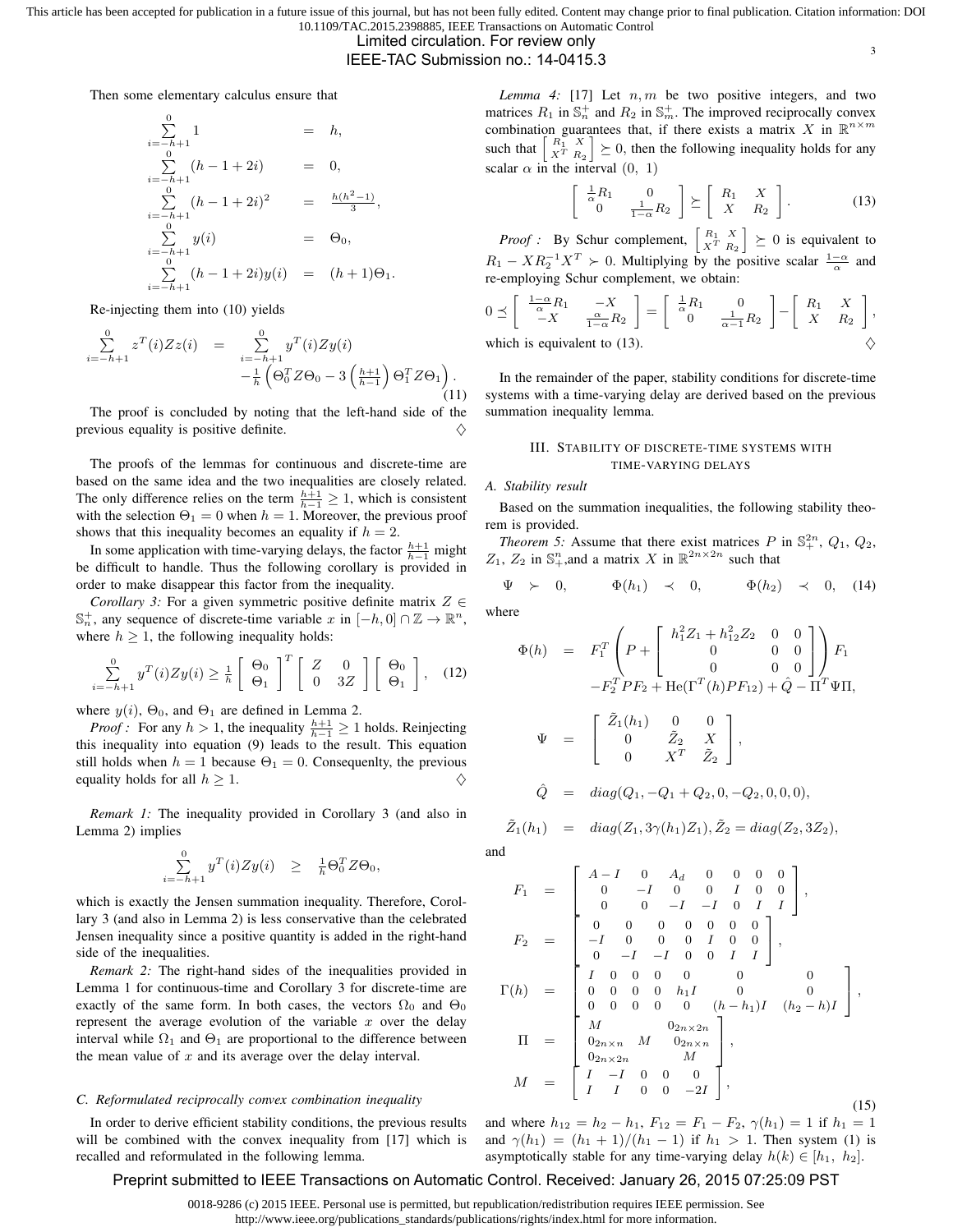# Limited circulation. For review only

# IEEE-TAC Submission no.: 14-0415.3

*Proof :* Consider the Lyapunov-Krasovskii functional given by

 $V(x_k) = V_1(x_k) + V_2(x_k) + V_3(x_k),$  (16)

where

$$
V_1(x_k) = \begin{bmatrix} x(k) & x(k) \\ \sum_{i=k-h_1}^{k-1} x(i) & P \begin{bmatrix} x(k) \\ \sum_{i=k-h_1}^{k-1} x(i) \end{bmatrix}, \\ V_2(x_k) = \sum_{i=k-h_1}^{k-h_1-1} x(i)Q_1x(i) + \sum_{i=k-h_2}^{k-h_1-1} x^T(i)Q_2x(i), \\ V_3(x_k) = h_1 \sum_{i=-h_1+1}^{0} \sum_{j=k+i}^{k} y^T(j)Z_1y(j) \\ h_1 \sum_{i=-h_1+1}^{h_1} \sum_{j=k+i}^{k} y^T(j)Z_2y(j), \\ h_2 \sum_{i=-h_2+1}^{h_2} \sum_{j=k+i}^{k} y^T(j)Z_2y(j), \end{bmatrix}
$$

where  $h_{12} = h_2 - h_1$  and  $y(i) = x(i) - x(i-1)$ . Note that the proposed functionals is the exact transcription to the discrete-time case of the functional employed in [23] for continuous-time delay systems. This functional is positive definite since  $P \succ 0$ ,  $Q_1 \succ 0$ ,  $Q_2 \succ 0$ ,  $Z_1 \succ 0$  and  $Z_2 \succ 0$ . For simplicity, the delay  $h(k)$  will be denoted as  $h$ . In the next developments, we aim at expressing an upper bound of  $\Delta V(x_k)$  thanks to the augmented vector

$$
\zeta(k) = \begin{bmatrix} x(k) \\ x(k-h_1) \\ x(k-h) \\ x(k-h_2) \\ \nu_1(k) \\ \nu_2(k) \\ \nu_3(k) \end{bmatrix},
$$

where

$$
\nu_1(k) = \frac{1}{h_1+1} \sum_{i=k-h_1}^{k} x(i),
$$
  
\n
$$
\nu_2(k) = \frac{1}{h-h_1+1} \sum_{i=k-h}^{k-h_1} x(i),
$$
  
\n
$$
\nu_3(k) = \frac{1}{h_2-h+1} \sum_{i=k-h_2}^{k-h} x(i).
$$

Therefore we aim at expressing  $\Delta V_1$  using the augmented vector  $\zeta(k)$  by noting that

$$
\begin{bmatrix}\nx(k) \\
\sum_{i=k-h_1}^{k-1} x(i) \\
\sum_{i=k-h_2}^{k-h_1-1} x(i)\n\end{bmatrix} = \begin{bmatrix}\n0 \\
-x(k) + \nu_1(k) \\
\nu_2(k) + \nu_3(k) - x(k-h_1) - x(k-h) \\
\vdots \\
u_{1} \nu_1(k) + \nu_2(k) + (h_2 - h)\nu_3(k)\n\end{bmatrix}
$$
\n
$$
= (F_2 + \Gamma(h))\zeta(k),
$$

and

$$
\begin{bmatrix}\nx(k+1) \\
\sum_{i=k-h_1+1}^{k} x(i) \\
\sum_{k=h_1+1}^{k-h_1+1} x(i)\n\end{bmatrix} = \begin{bmatrix}\n(A-I)x(k) + A_d x(k-h) \\
-x(k-h_1) + \nu_1(k) \\
\nu_2(k) + \nu_3(k) - x(k-h) - x(k-h_2)\n\end{bmatrix} + \begin{bmatrix}\nx(k) \\
h_1 \nu_1(k) \\
(h-h_1) \nu_2(k) + (h_2 - h) \nu_3(k)\n\end{bmatrix}
$$
\n
$$
= (F_1 + \Gamma(h))\zeta(k).
$$

Note that the previous equalities still hold when  $h = h_1$  and  $h =$  $h_2$ . It holds

4

$$
\Delta V_1(x_k) = \zeta^T(k) \left[ (F_1 + \Gamma(h))^T P (F_1 + \Gamma(h)) - (F_2 + \Gamma(h))^T P (F_2 + \Gamma(h)) \right] \zeta(k)
$$
  
=  $\zeta^T(k) \left[ F_1^T P F_1 - F_2^T P F_2 + \left[ F_1^T(h) P (F_1 - F_2) \right] \right] \zeta(k).$ 

On the second hand, the computation of  $\Delta V_2(x_k)$  and  $\Delta V_3$  yields

$$
\Delta V_2(x_k) = x^T(k)Q_1x(k) - x^T(k - h_1)(Q_1 - Q_2)x(k - h_1) -x^T(k - h_2)Q_2x(k - h_2) = \zeta^T(k)\tilde{Q}\zeta(k).
$$

and

$$
\Delta V_3(x_k) = y^T(k)^T (h_1^2 Z_1 + h_{12}^2 Z_2) y(k)
$$
  

$$
-h_1 \sum_{\substack{i=k-h_1+1 \\ k=h_1 \\ i=k-h_2+1}}^k y^T(i) Z_1 y(i)
$$
  

$$
-h_{12} \sum_{\substack{i=k-h_2+1 \\ i=k-h_2+1}}^k y^T(i) Z_2 y(i).
$$

The last sum is split into two parts: a first one gathering the terms between  $k - h_1$  and  $k - h + 1$  and the second between  $k - h$  and  $k-h_2+1$ . We are now in the situation to apply Lemma 2 to the first term and Corollary 3 to the two last terms. Thanks to the definitions of the matrices  $F_1$  and  $\Pi$ , it yields

$$
\Delta V_3(x_k) \leq \zeta^T(k) \begin{bmatrix} F_1^T & h_1^2 Z_1 + h_{12}^2 Z_2 & 0 & 0 \\ F_1^T & 0 & 0 & 0 \\ 0 & 0 & 0 & 0 \\ -\Pi^T & 0 & \frac{h_{12}}{h-h_1} \tilde{Z}_2 & 0 \\ 0 & 0 & \frac{h_{12}}{h_2 - h} \tilde{Z}_2 \end{bmatrix} F_1
$$

This inequality is still valid when h is equal to  $h_1$  or  $h_2$  using a similar argument as in [14]. It consists in noting that  $h_{12}/(h (h_1)(x(k-h) - x(k-h_1))^T Z_2(x(k-h) - x(k-h_1))$  is zero when  $h = h_1$ . A similar argument holds when  $h = h_2$ . Finally the convexity argument of Lemma 4 ensures that, if there exists a matrix  $X \in \mathbb{R}^{2n \times 2n}$  such that  $\Psi \succ 0$ , then the following upper bound of  $\Delta V_{d3}$  is obtained

$$
\Delta V_3(x_k) \leq \zeta^T(k) \begin{bmatrix} F_1^T \begin{bmatrix} h_1^2 Z_1 + h_{12}^2 Z_2 & 0 & 0 \\ 0 & 0 & 0 \\ 0 & 0 & 0 \end{bmatrix} F_1 \\ -\Pi^T \Psi \Pi \end{bmatrix} \zeta(k).
$$

Re-injecting the expressions of  $\Delta V_1$  and  $\Delta V_2$  and the upper bound of  $\Delta V_3$  into the expression of  $\Delta V$  leads to

$$
\Delta V(x_k) \le \zeta^T(k)\Phi(h)\zeta(k).
$$

Since the matrix  $\Phi(h)$  is affine with respect to the delay h,  $\Phi(h)$ is definite negative if and only if  $\Phi(h_1)$  and  $\Phi(h_2)$  are negative definite, which concludes the proof.  $\diamondsuit$ 

*Remark 3:* Theorem 5 is the discrete-time version of the result showed in [23] for continuous-time systems with interval timevarying delays.

# *B. Robust stability of discrete-time systems with time-varying delays*

Consider an uncertain linear discrete-time delay system of the form:

$$
\begin{cases}\nx(k+1) = \sum_{i=0}^{M} \lambda_i(k) \{ A_i x(k) + A_{di} x(k - h(k)) \}, \ \forall k \ge 0, \\
x(k) = \phi(k), \ \forall k \in [-h_2, 0],\n\end{cases}
$$
\n(17)

# Preprint submitted to IEEE Transactions on Automatic Control. Received: January 26, 2015 07:25:09 PST

0018-9286 (c) 2015 IEEE. Personal use is permitted, but republication/redistribution requires IEEE permission. See http://www.ieee.org/publications\_standards/publications/rights/index.html for more information.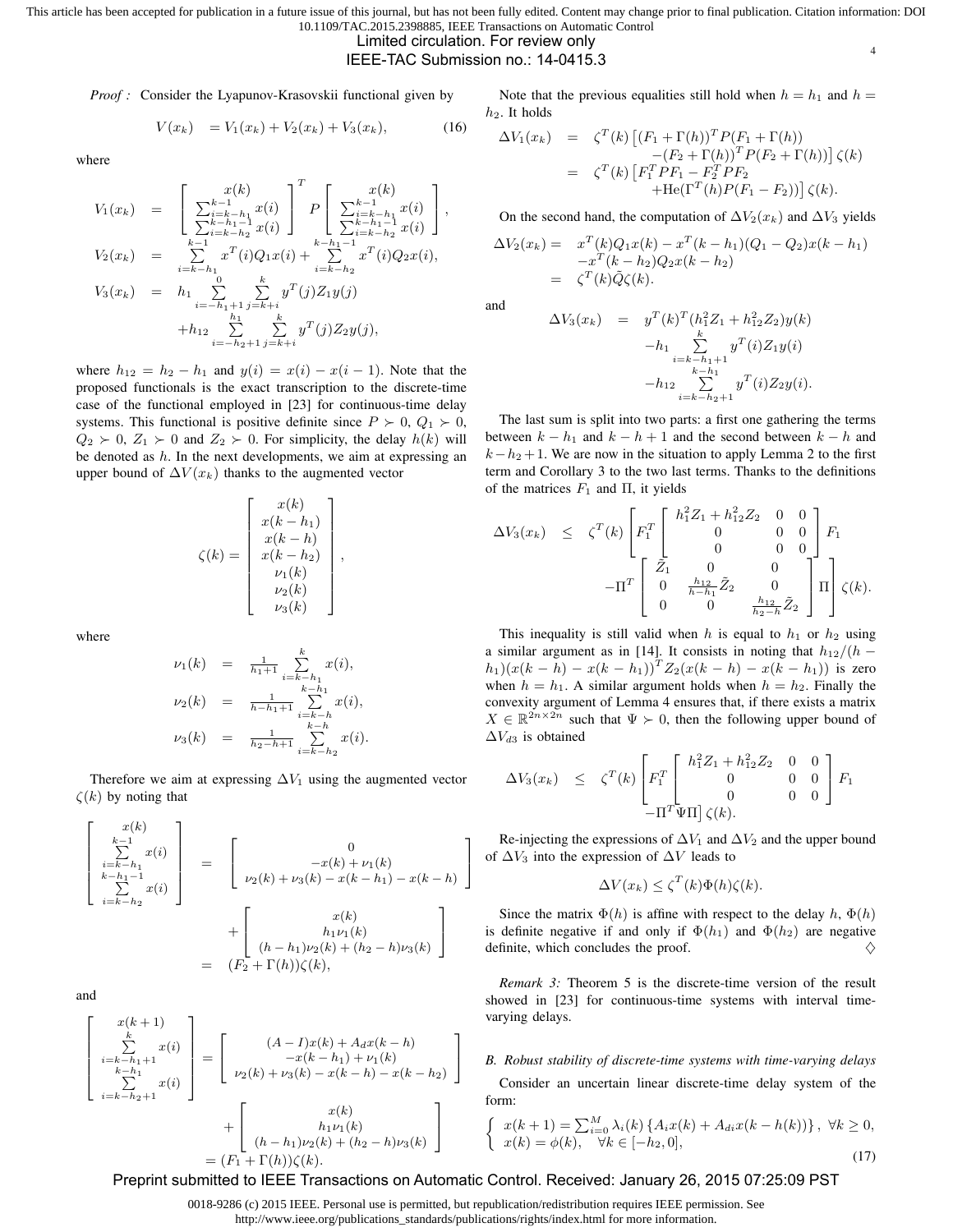Limited circulation. For review only

IEEE-TAC Submission no.: 14-0415.3

| $h_1$  |    | 3  | 5  |    | 11 | 13 | N of variables                              |  |
|--------|----|----|----|----|----|----|---------------------------------------------|--|
| $[4]$  | 10 | 10 | 11 | 12 | 13 | 13 | $2.5n^2 + 2.5n$                             |  |
| $[27]$ | 12 | 13 | 14 | 15 | 17 | 19 | $9n^2 + 3n$                                 |  |
| $[7]$  | 17 | 17 | 17 | 18 | 20 | 22 | $13n^2 + 5n$                                |  |
| $[25]$ | 17 | 17 | 18 | 18 | 20 | 23 | $8n^2+3n$                                   |  |
| [9]    | 17 | 18 | 19 | 21 | 25 | 25 | $\frac{n^2}{2}(h_2+1)^2+\frac{n}{2}(h_2+2)$ |  |
| [13]   | 22 | 22 | 22 | 22 | 23 | 24 | $27n^2 + 9n$                                |  |
| Th.5   | 20 | 21 | 21 | 22 | 23 | 24 | $10.5n^2 + 3.5n$                            |  |
|        |    |    |    |    |    |    |                                             |  |

ADMISSIBLE UPPER BOUND  $h_2$  FOR VARIOUS  $h_1$  for the system DESCRIBED IN EXAMPLE (20).

where  $x(k) \in \mathbb{R}^n$  is the state vector,  $\phi$  is the initial condition and  $A_i$ ,  $A_{di} \in \mathbb{R}^{n \times n}$  are constant and given matrices. The time-varying coefficients  $\lambda_i$  belong to the unit simplex and satisfy

$$
\forall i = 0, \dots, M, \quad \lambda_i(k) \ge 0, \quad \sum_{i=0}^{M} \lambda_i(k) = 1. \tag{18}
$$

The delay function is assumed to verify the same constraints as in (2). The following theorem provides an extension of Theorem 5 to the case of uncertain systems

*Theorem 6:* Assume that there exist matrices P in  $\mathbb{S}^{2n}_+$ ,  $Q_1$ ,  $Q_2$ ,  $Z_1$ ,  $Z_2$  in  $\mathbb{S}^n_+$ , and a matrix X in  $\mathbb{R}^{2n \times 2n}$  such that  $\Psi \succ 0$  and

$$
\forall i=1 \ldots M, \quad \Phi_i(h_1) \quad \prec \quad 0, \qquad \Phi_i(h_2) \quad \prec \quad 0, \quad (19)
$$

where

$$
\Phi_i(h) = F_{1i}^T \left( P + \begin{bmatrix} h_1^2 Z_1 + h_{12}^2 Z_2 & 0 & 0 \\ 0 & 0 & 0 \\ 0 & 0 & 0 \end{bmatrix} \right) F_{1i} - F_2^T P F_2 + \text{He}(\Gamma^T(h) P F_{12i}) + \hat{Q} - \Pi^T \Psi \Pi,
$$

where the matrices  $\Psi$ ,  $\Gamma(h)$ ,  $\Pi$ ,  $\hat{Q}$ ,  $\tilde{Z}_1$ ,  $\tilde{Z}_2$ ,  $F_2$  and the parameters  $h_{12}$ ,  $\gamma(h)$  are given in the statement of Theorem 5 and where

$$
F_{1i} = \begin{bmatrix} A_i - I & 0 & A_{di} & 0 & 0 & 0 & 0 \\ 0 & -I & 0 & 0 & I & 0 & 0 \\ 0 & 0 & -I & -I & 0 & I & I \end{bmatrix},
$$
  
\n
$$
F_{12i} = F_{1i} - F_{2}.
$$

Then system (17) is robustly asymptotically stable for any timevarying delay  $h(k) \in [h_1, h_2]$ .

*Proof :* The proof follows straightforwardly by use of Schur complement, which ensures the convexity of the LMI condition (14) with respect to the system matrices  $A$  and  $A_d$ .

# IV. EXAMPLES

#### *A. Stability example*

Consider the following discrete-time linear time-delay system (1):

$$
x(k+1) = \begin{bmatrix} 0.8 & 0.0 \\ 0.05 & 0.9 \end{bmatrix} x(k) + \begin{bmatrix} -0.1 & 0.0 \\ -0.2 & -0.1 \end{bmatrix} x(k - h(k)).
$$
\n(20)

A detailed comparison to various theorems from the literature is provided in Table I. It is worth mentioning that the benefits of employing the new summation inequalities from Lemma 2 and Corollary 3 are twofold. It indeed requires less decision variables than in the existing conditions [13] while leading to the same result.

| $= 0.1$   | Ŧэ             | 0.11 | 0.15 |  | $0.2 \,   \, 0.3 \,  $ | $0.5\,$ | 0.64 |  |
|-----------|----------------|------|------|--|------------------------|---------|------|--|
| $h_1 = 1$ | n <sub>2</sub> |      |      |  |                        |         |      |  |
|           |                |      |      |  |                        |         |      |  |

5

ADMISSIBLE UPPER BOUND  $h_2$  FOR VARIOUS  $T_2$  with  $T_1 = 0.1$  and  $h_1 = 1$  FOR SYSTEM DESCRIBED IN EXAMPLE (22).

| $T_1 = 0.1$ | $T_2$ | 0.11 | 0.15 | 0.2 | 0.202 |  |  |  |
|-------------|-------|------|------|-----|-------|--|--|--|
| $h_1 = 5$   | h2    |      |      |     |       |  |  |  |
| TARI F III  |       |      |      |     |       |  |  |  |

ADMISSIBLE UPPER BOUND  $h_2$  FOR VARIOUS  $T_2$  with  $T_1 = 0.1$  and  $h_1 = 5$  FOR SYSTEM DESCRIBED IN EXAMPLE (22).

## *B. Robust stability : Application to networked control systems*

Consider the linear sampled-data system borrowed from [28] given, for all t in  $[t_k, t_{k+1})$  by

$$
\dot{x}(t) = \begin{bmatrix} 0 & 1 \\ 0 & -0.1 \end{bmatrix} x(t) + \begin{bmatrix} 0 & 0 \\ -0.375 & -1.15 \end{bmatrix} x(t_{k-h(k)}), (21)
$$

where  $\{t_k\}_{k\geq 0}$  represents a strictly increasing sequence of time instants for which there exist positive scalars  $0 < T_1 < T_2$  such that

$$
T_k := t_{k+1} - t_k \in [T_1, T_2], \quad \forall k \ge 0.
$$

This class of examples differs notably from the problem addressed in [15], [2], where the control input is computed with  $x(t_k - \tau)$ , where  $\tau$  is a positive scalar representing a continuous-time delay. Here, the sampling instants and the delayed samples employed to generate the sampled input coincide. This time-delay example has been already studied in [19] but only in the case of constant delay h. The discretization of the sampled-data system leads to

$$
x(k+1) = A(T_k)x(k) + A_d(T_k)x(t_{k-h(k)}), \quad \forall k \ge 0,
$$
 (22)

where

$$
A(T_k) := e^{\begin{bmatrix} 0 & 1 \\ 0 & -0.1 \end{bmatrix} T_k} = \begin{bmatrix} 1 & 10(1 - \lambda(T_k)) \\ 0 & \lambda(T_k) \end{bmatrix},
$$

and

$$
A_d(T_k) = \int_0^{T_k} e^{\begin{bmatrix} 0 & 1 \ 0 & -0.1 \end{bmatrix} s} \begin{bmatrix} 0 & 0 \ -0.375 & -0.15 \end{bmatrix} ds
$$
  
= 
$$
\begin{bmatrix} 32.5(1 - \lambda(T_k)) - 3.75T_k & 115(1 - \lambda(T_k)) - 11.5T_k \\ 3.75(\lambda(T_k) - 1) & 11.5(\lambda(T_k) - 1) \end{bmatrix},
$$

with the notation  $\lambda(T_k) = e^{-T_k/10}$ . Using the convexity property of the exponential function, we show that

$$
(T_k, \lambda(T_k)) \in \mathcal{C}o\{(T_m, \lambda(T_m)), (T_M, \lambda(T_M)),(T_m, \lambda(T_M)(1+(T_M-T_m)/10))\},\
$$

where the notation  $Co$  refers to the convex of hull the considered vertices. The vertex  $(T_m, \lambda(T_M)(1 + (T_M - T_m)/10))$  has been computed thanks to the tangent line of the exponential function  $T \rightarrow$  $\lambda(T) = e^{-T/10}$  at  $T = T_M$ . Then, a polytopic modeling of the discrete-time system can be defined and the system (22) becomes suitable for the application of Theorem 6. The results are given in Table II where a tradeoff appears between the allowable uncertainty in the sampling period and the allowable variations in the delay function.

When the delay is constant and  $h_1 = h_2 = 1$  and  $h_1 = h_2 = 5$ , an eigenvalue analysis shows that the maximal acceptable constant sampling period  $T_m = T_M = T$  for which the system remains asymptotically stable is  $T = 0.76$  and  $T = 0.21$ , respectively. Note that as we have mentioned earlier in the paper, the summation inequality is not conservative when  $h_1 = h_2 = 1$ . Hence, the conservatism in this case comes from the approximation the uncertain system (22). This conservatism may be reduced by employing more

# Preprint submitted to IEEE Transactions on Automatic Control. Received: January 26, 2015 07:25:09 PST

0018-9286 (c) 2015 IEEE. Personal use is permitted, but republication/redistribution requires IEEE permission. See

http://www.ieee.org/publications\_standards/publications/rights/index.html for more information.